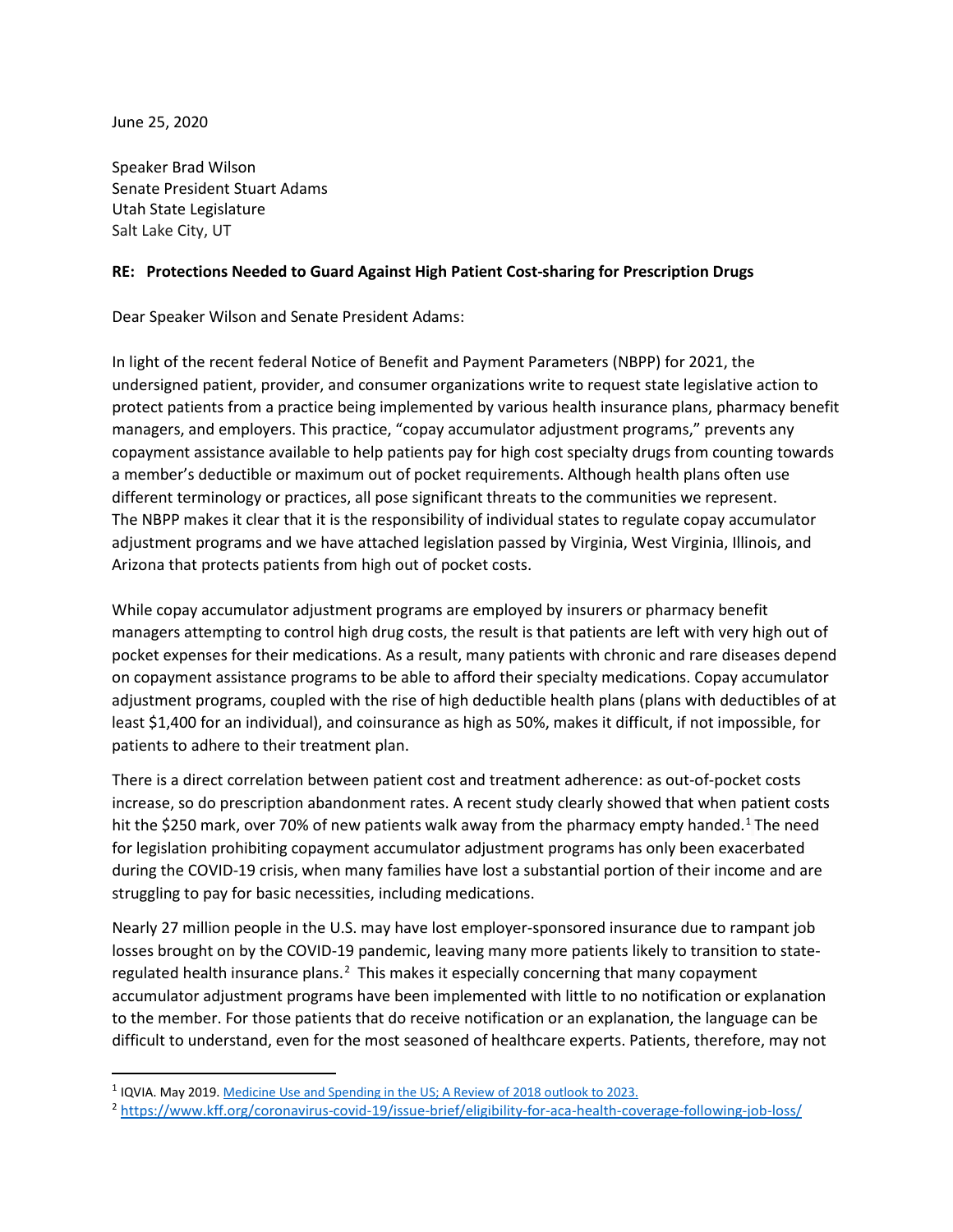truly understand what is happening until they arrive at the pharmacy to pick up their prescription and find out that they must pay for the full cost of the drug as the copayment assistance they received did not count towards their deductible. As a result, many patients are forced to walk away without their medication, and an unknown number may be forced to abandon treatment altogether.

One of the challenges facing people with HIV, rheumatoid arthritis, cancer, hemophilia, multiple sclerosis, and other complex or rare diseases is that biologics and other specialty medications are often the only option for effectively treating these diseases. The vast majority of medications used to treat these diseases are placed on a health insurance plan's highest cost-sharing tier for prescription drugs. In many cases, there is only one or a few medications available to treat patients with a chronic or rare condition, and it is highly unlikely that those few medications have generic options. In the absence of copayment assistance, these individuals are often unable to afford their treatment, putting their lives at risk. Affordability and access to these treatments is critical.

We are deeply concerned about the issues mentioned above and the risks they pose to many patients with chronic or rare diseases who rely on medications to stay alive or healthy. To that end, we have attached legislation that has passed in Virginia, West Virginia, Illinois, and Arizona to prohibit these programs and protect vulnerable patients. Together, as one voice, we urge you to ensure patients can afford their medications. Please contact Ben Chandhok at bchandhok@arthritis.org with any questions for more information on this important issue.

## Sincerely,

Allergy & Asthma Network Alliance for Patient Access American Association of Clinical Urologists American Autoimmune Related Diseases Association American College of Rhuematology American Kidney Fund American Liver Foundation Arthritis Foundation Cancer Support Community Chronic Disease Coalition Coalition of State Rheumatology Organizations Crohn's & Colitis Foundation Cystic Fibrosis Engagement Network Cystic Fibrosis Foundation Epilepsy Foundation EveryLife Foundation for Rare Diseases Fabry Support & Information Group GBS|CIDP Foundation International Global Healthy Living Foundation Hemophilia Federation of America HIV+Hepatitis Policy Institute Immune Deficiency Foundation International Foundation for Autoimmune & Autoinflammatory Arthritis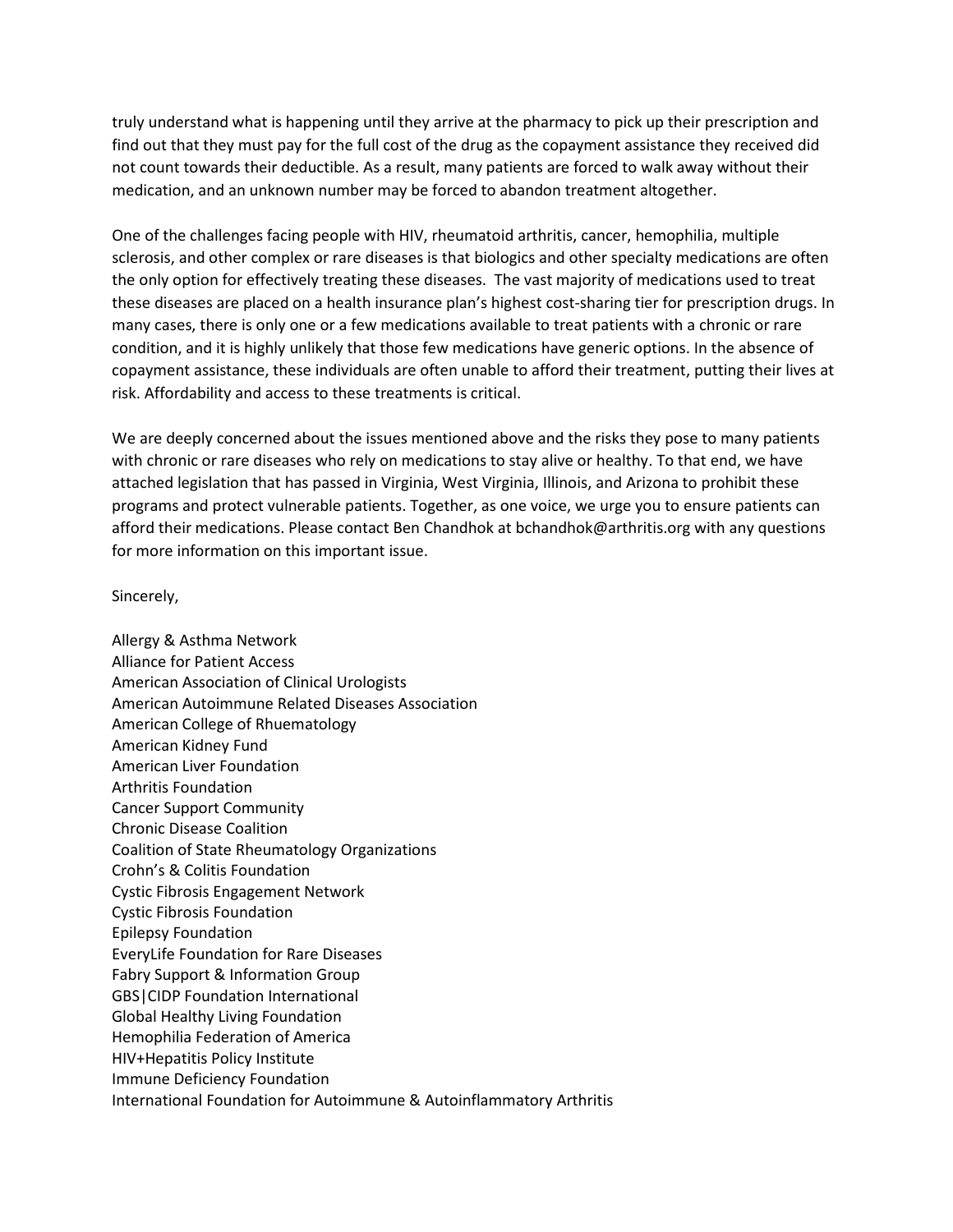Lupus and Allied Diseases Association, Inc. METAvivor Multiple Sclerosis Association of America National Hemophilia Foundation National Infusion Center Association National Multiple Sclerosis Society National Organization for Rare Disorders National Pancreas Foundation National Psoriasis Foundation Patient Services Inc. Pulmonary Hypertension Association Rheumatology Nurses Society Spondylitis Association of America The AIDS Institute U.S. Hereditary Angiodema Association U.S. Pain Foundation

*CC:*

Senator Ron Winterton, Chair, Senate Health and Human Services Committee Representaive Brad Daw, Chair, House Health and Human Services Committee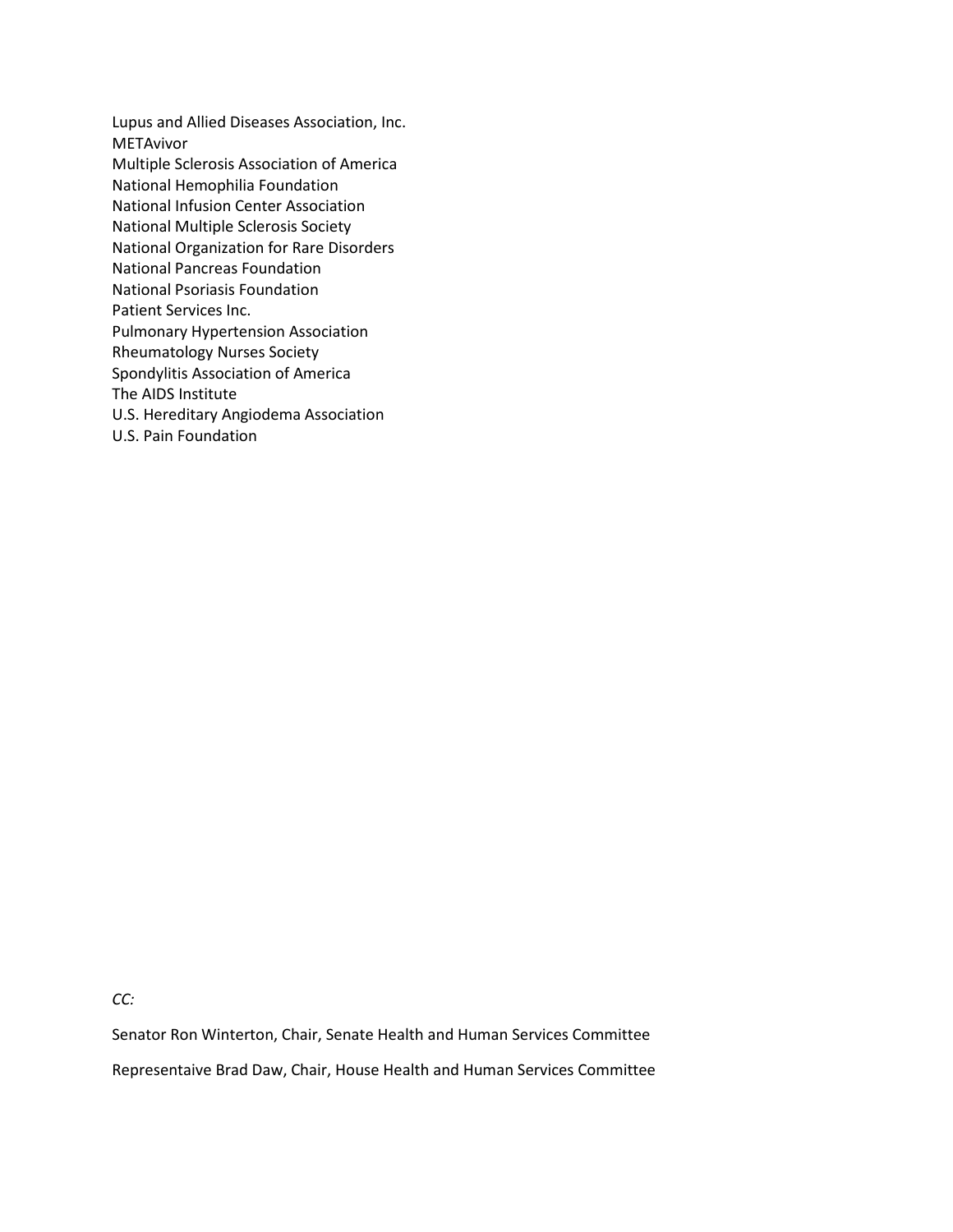### **CHAPTER 661**

*An Act to amend and reenact* งง *[38.2-4214](http://law.lis.virginia.gov/vacode/38.2-4214) and [38.2-4319](http://law.lis.virginia.gov/vacode/38.2-4319) of the Code of Virginia and to amend the Code of Virginia by adding in Article 1 of Chapter 34 of Title 38.2 a section numbered [38.2-3407.20](http://law.lis.virginia.gov/vacode/38.2-3407.20), relating to health plans; calculation of enrollee's contribution to out-of-pocket maximum or cost-sharing requirement.*

#### [H 2515]

## Approved March 21, 2019

Be it enacted by the General Assembly of Virginia:

1. That **[38.2-4214](http://law.lis.virginia.gov/vacode/38.2-4214)** and **[38.2-4319](http://law.lis.virginia.gov/vacode/38.2-4319)** of the Code of Virginia are amended and reenacted and that the Code of Virginia is amended by adding in Article 1 of Chapter 34 of Title 38.2 a section numbered **[38.2-3407.20](http://law.lis.virginia.gov/vacode/38.2-3407.20)** as follows:

*[38.2-3407.20](http://law.lis.virginia.gov/vacode/38.2-3407.20). Calculation of enrollee's contribution to out-of-pocket maximum or cost-sharing requirement.*

*A. As used in this section:*

*"Carrier" shall have the meaning set forth in [38.2-3407.10](http://law.lis.virginia.gov/vacode/38.2-3407.10); however, "carrier" also includes any person required to be licensed under this title that offers or operates a managed care health insurance plan subject to Chapter 58 ( [38.2-](http://law.lis.virginia.gov/vacode/38.2-5800) [5800](http://law.lis.virginia.gov/vacode/38.2-5800) et seq.) or that provides or arranges for the provision of health care services, health plans, networks, or provider panels that are subject to regulation as the business of insurance under this title.*

*"Cost sharing" means any coinsurance, copayment, or deductible.*

*"Enrollee" means any person entitled to health care services from a carrier.*

*"Health care services" means items or services furnished to any individual for the purpose of preventing, alleviating, curing, or healing human illness, injury, or physical disability.*

*"Health plan" means any individual or group health care plan, subscription contract, evidence of coverage, certificate, health services plan, medical or hospital services plan, accident and sickness insurance policy or certificate, managed care health insurance plan, or other similar certificate, policy, contract, or arrangement, and any endorsement or rider thereto, to cover all or a portion of the cost of persons receiving covered health care services, that is subject to state regulation and that is required to be offered, arranged, or issued in the Commonwealth by a carrier licensed under this title. "Health plan" does not mean (i) coverages issued pursuant to Title XVIII of the Social Security Act, 42 U.S.C. 1395 et seq. (Medicare), Title XIX of the Social Security Act, 42 U.S.C. 1396 et seq. (Medicaid) or Title XXI of the Social Security Act, 42 U.S.C.* <sup>ง</sup> *1397aa et seq. (CHIP), 5 U.S.C. 8901 et seq. (federal employees), or 10 U.S.C. 1071 et seq. (TRICARE); or (ii) accident only, credit or disability insurance, long-term care insurance, TRICARE supplement, Medicare supplement, or workers' compensation coverages.*

# *B. To the extent permitted by federal law and regulation, when calculating an enrollee's overall contribution to any out-of-pocket maximum or any cost-sharing requirement under a health plan, a carrier shall include any amounts paid by the enrollee or paid on behalf of the enrollee by another person.*

*C. This section shall apply with respect to health plans that are entered into, amended, extended, or renewed on or after January 1, 2020.*